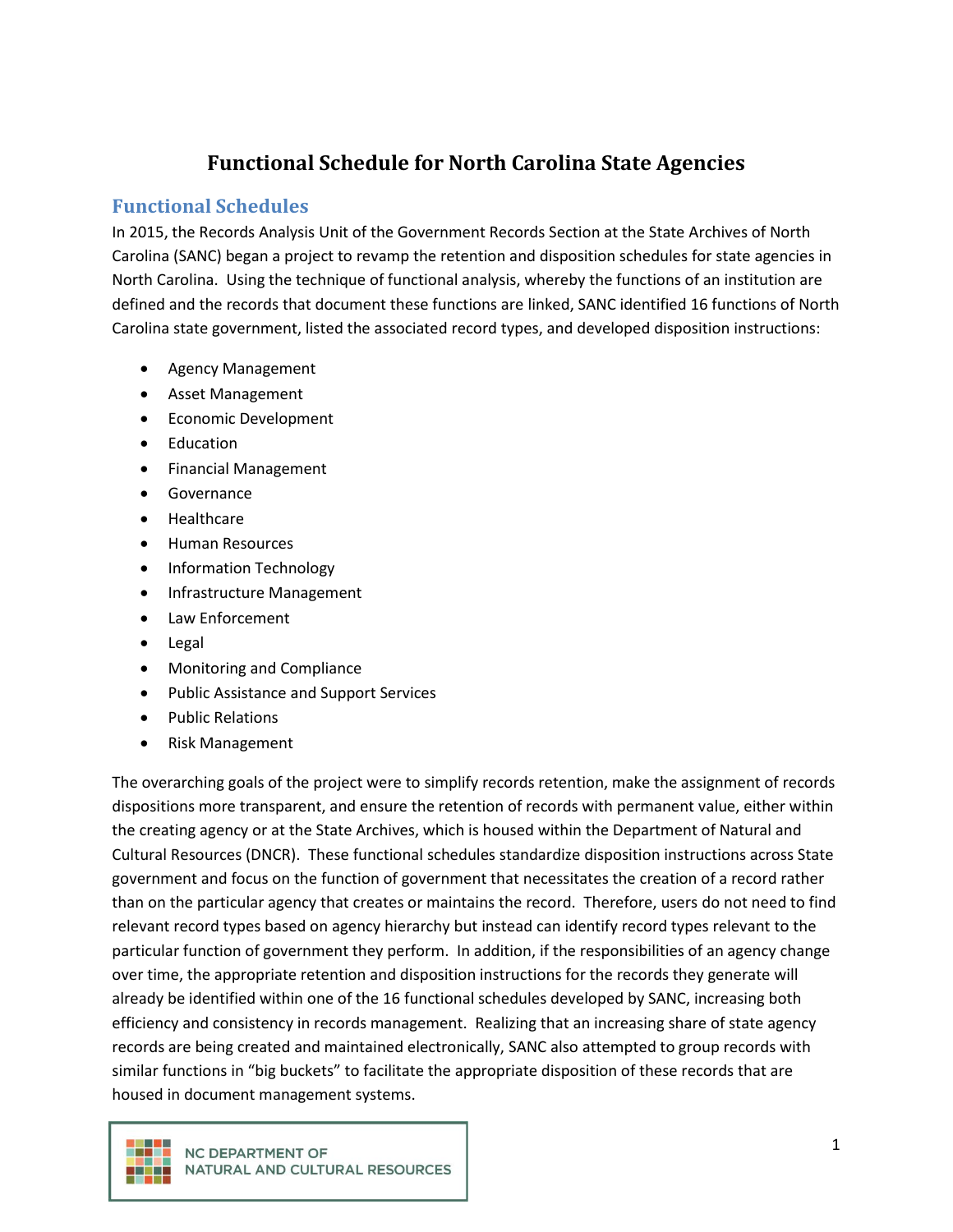The Records Analysis Unit will conduct annual records reviews with State agencies and document any changes in agency responsibilities. G.S. § 121-5(b) and G.S. § 132-3(a) grant the Department of Natural and Cultural Resources the authority to regulate the destruction of public records, and the disposition instructions reflect best practice in records management. In the absence of specific state or federal retention requirements, SANC surveyed other records management experts for guidance on the retention of records. The retention periods established in these functional schedules should be interpreted as minimums. If an agency chooses to retain records longer than required in the disposition instructions, this practice should be documented in internal agency procedures. In all cases, agencies shall maintain logs documenting destructions. The presence of a records series on one of these schedules does not obligate an agency to create that record; however, if a record is *not* represented on any of these schedules, an agency may not destroy it without explicit authorization from DNCR.

#### **Public Records and Requests**

According to G.S. § 132-1(a):

"Public record" or "public records" shall mean all documents, papers, letters, maps, books, photographs, films, sound recordings, magnetic or other tapes, electronic data-processing records, artifacts, or other documentary material, regardless of physical form or characteristics, made or received pursuant to law or ordinance in connection with the transaction of public business by any agency of North Carolina government or its subdivisions.

#### G.S. § 132-1(b) goes on to specify:

The public records and public information compiled by the agencies of North Carolina government or its subdivisions are the property of the people. Therefore, it is the policy of this State that the people may obtain copies of their public records and public information free or at minimal cost unless otherwise specifically provided by law.

#### And G.S. § 132-6(a) further elaborates on the openness of public records:

Every custodian of public records shall permit any record in the custodian's custody to be inspected and examined at reasonable times and under reasonable supervision by any person, and shall, as promptly as possible, furnish copies thereof upon payment of any fees as may be prescribed by law. As used herein, "custodian" does not mean an agency that holds the public records of other agencies solely for purposes of storage or safekeeping or solely to provide data processing.

The implication of this last sentence is that if an agency contracts with the Department of Information Technology or any outside vendor for file storage, it is still the responsibility of the records-creating agency to be able to produce required documents necessary to answer a public records request (or an audit or discovery for litigation). For this reason, be sure that all electronic records contracts include language that addresses the procedures for exporting records should a contractor go out of business or should the agency decide to transfer the contract to another vendor.

Similarly, if an agency contracts with outside providers for any services, those providers must be made aware of their legal obligations for maintaining public records in accordance with these functional

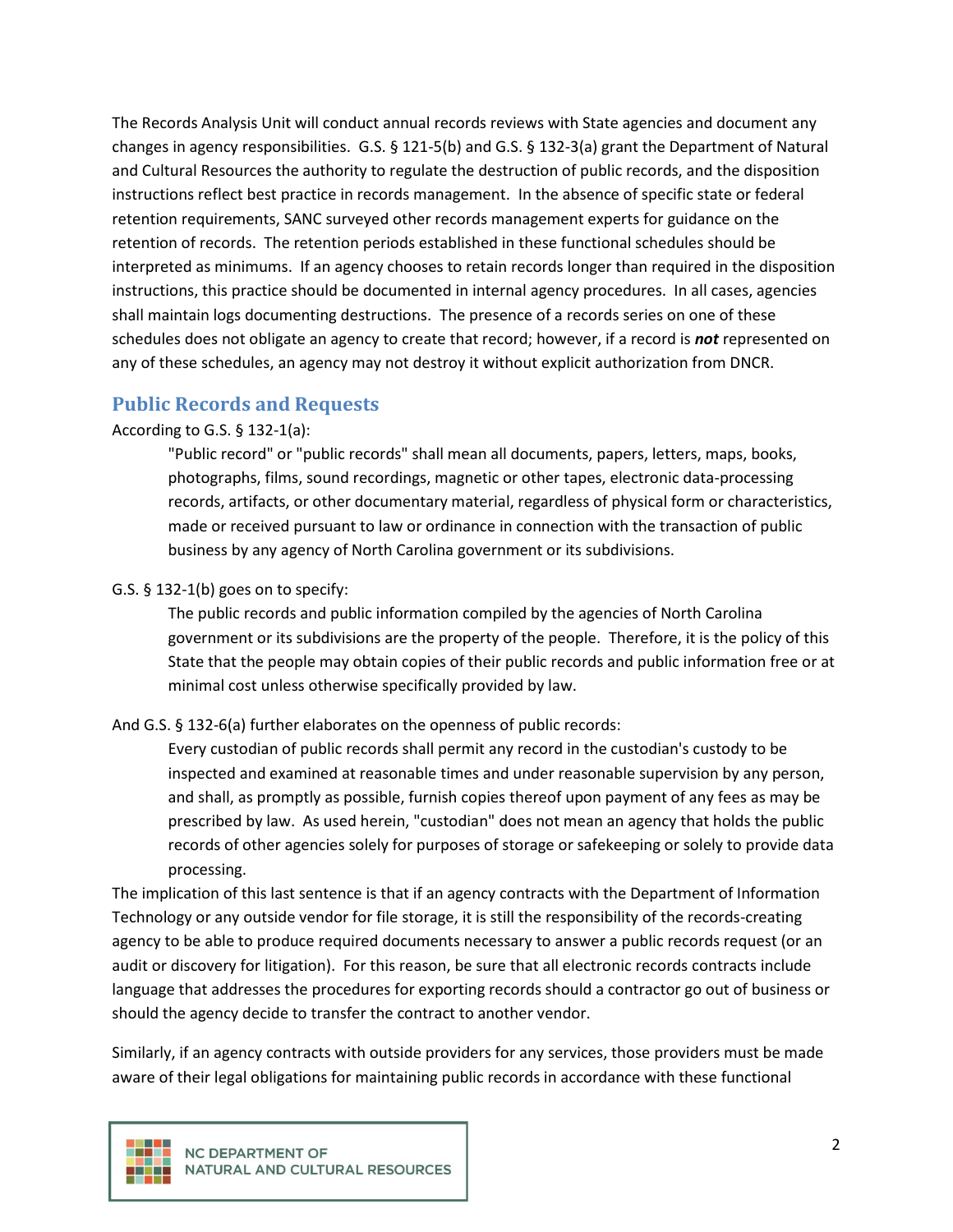schedules. In addition, any confidentiality requirements established for particular records apply to contractors and providers in the same manner they apply to State agencies themselves.

## **Confidentiality**

As indicated above, North Carolina has a fairly broad definition of public records. However, not all of these public records are open to public inspection. G.S. § 132-1.1 through G.S. § 132-1.23 list numerous records that are exempt from disclosure, and there are additional places in the General Statutes of North Carolina as well as in the federal code that confer confidentiality on records. Be aware, according to G.S. § 132-6(c):

No request to inspect, examine, or obtain copies of public records shall be denied on the grounds that confidential information is commingled with the requested nonconfidential information. If it is necessary to separate confidential from nonconfidential information in order to permit the inspection, examination, or copying of the public records, the public agency shall bear the cost of such separation. . . .

Any records that are considered confidential are identified with a  $\blacksquare$  in the RC No. column and a specific citation in the rightmost column. No claim of confidentiality can be made without specific regard to a state or federal authority. However, be aware that the presence of such a citation does not necessarily indicate that all records within that series are entirely confidential. If there are questions, verify with agency legal counsel or public information officer.

#### **Destructions**

General Statute § 121-5 authorizes DNCR to regulate the destruction of public records, codified in the North Carolina Administrative Code, Title 7, Chapter 4, Subchapter M, Section .0510:

(a) Paper records which have met their required retention requirements and are not subject to legal or other audit holds should be destroyed in one of the following ways:

• burned, unless prohibited by local ordinance

• shredded, or torn up so as to destroy the record content of the documents or material concerned

• placed in acid vats so as to reduce the paper to pulp and to terminate the existence of the documents or materials concerned

• sold as waste paper, provided that the purchaser agrees in writing that the documents or materials concerned will not be resold without pulverizing or shredding the documents so that the information contained within cannot be practicably read or reconstructed.

(b) Electronic records should be destroyed in this way:

• the data and metadata are to be overwritten, deleted, and unlinked so the data and metadata may not be practicably reconstructed.

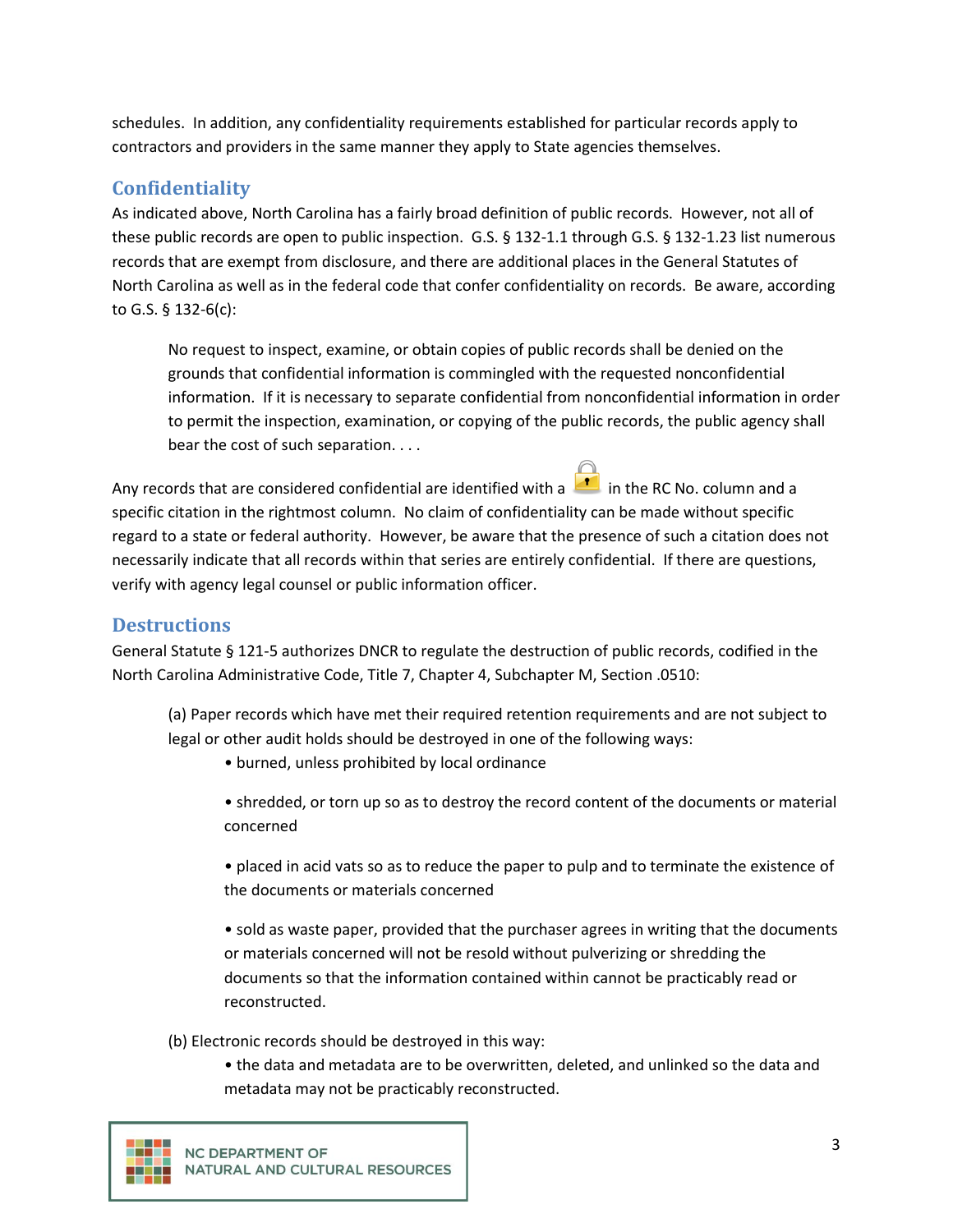(c) Confidential records and records containing confidential information, whether paper or electronic, should be destroyed in this way:

• the data, metadata, and physical media are to be destroyed in such a manner that the information cannot be read or reconstructed under any means.

For all records with a specified retention period, State agencies shall maintain a destructions log as part of the Records Management File. A sample is available on the records management tools page at https://archives.ncdcr.gov/government/rm-tools.

Public records, including electronic records, not listed on a functional schedule are not authorized to be destroyed.

## **Audits and Litigation Actions**

Records subject to audit or those legally required for ongoing proceedings must be retained until released from such audits or official proceedings.

## **Electronic Records**

State agencies should consider retention requirements and disposition authorities when designing and implementing electronic records management systems. Any type of electronically-created or electronically-stored information falls under the North Carolina General Assembly's definition of public records cited above. For example, e-mail, text messages, blog posts, voicemails, websites, word processing documents, spreadsheets, databases, and PDFs all fall within this definition of public records. In addition, G.S. § 132-6.1(a) specifies:

Databases purchased, leased, created, or otherwise acquired by every public agency containing public records shall be designed and maintained in a manner that does not impair or impede the public agency's ability to permit the public inspection and examination of public records and provides a means of obtaining copies of such records. Nothing in this subsection shall be construed to require the retention by the public agency of obsolete hardware or software.

State agencies may scan any paper record and retain it electronically for ease of retrieval. If an agency wishes to destroy the original paper records before their assigned retention periods have been met, the agency must establish an electronic records policy, including putting into place internal procedures for quality assurance and documentation of authorization for records destructions. Forms and templates to guide these processes can be found on the records management tools page at

https://archives.ncdcr.gov/government/rm-tools, and best practices for file naming, file formats, and maintaining trustworthy digital public records can be found at

[https://archives.ncdcr.gov/government/digital-records/digital-records-policies-and-guidelines.](https://archives.ncdcr.gov/government/digital-records/digital-records-policies-and-guidelines) This electronic records policy must be approved by the Government Records Section. Agencies should be aware that for the purpose of any audit, litigation, or public records request, they are considered the records custodian obligated to produce requested records, even if said records are being maintained electronically by an outside vendor. Therefore, contracts regarding electronically stored information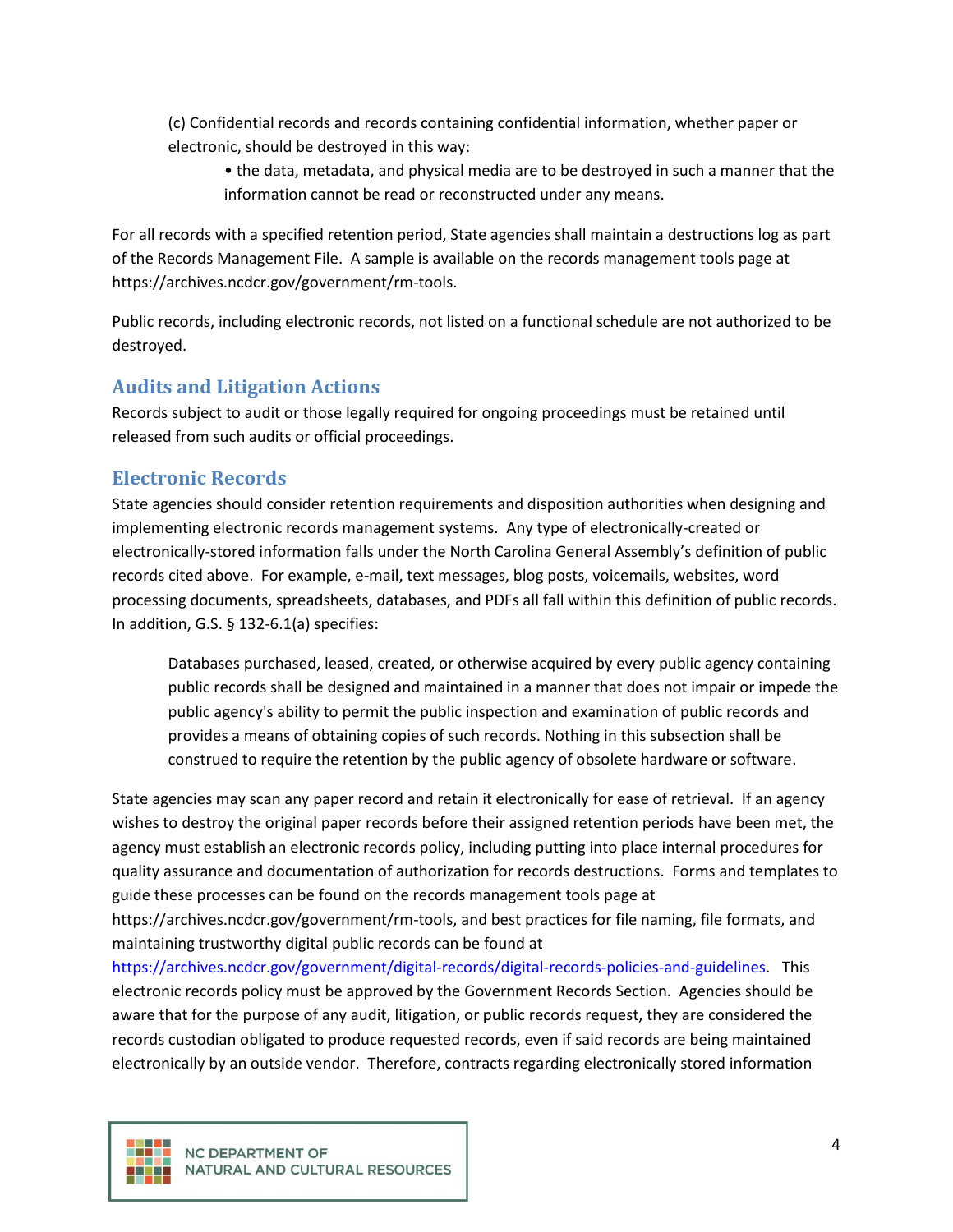should be carefully negotiated to specify how records can be exported in case a vendor goes out of business or the agency decides to award the contract to a different vendor.

## **Record Copy**

A record copy is defined as "The single copy of a document, often the original, that is designated as the official copy for reference and preservation."<sup>1</sup> The record copy is the one whose retention and disposition is mandated by these functional schedules; all additional copies are considered reference or access copies and can be destroyed when their usefulness expires. In some cases, postings to social media may be unofficial copies of information that is captured elsewhere as a record copy (e.g., a press release about an upcoming agency event that is copied to various social media platforms). Appropriately retaining record copies and disposing of reference copies requires agencies to designate clearly what position or office is required to maintain an official record for the duration of its designated retention period. To facilitate this process, SANC has provided a sample file plan for agency use (available on the records management tools page at https://archives.ncdcr.gov/government/rm-tools). In identified cases where records overlap between state agencies, SANC specified on the schedules which agency is considered the record owner.

## **Record Custody**

The agency that creates or receives a record is the legal custodian of that record and responsibility for fulfilling any retention requirements and public records requests. If an agency transfers records to the State Records Center for temporary storage prior to destruction, those records remain in the legal custody of the originating agency. Any records requests must be authorized by the originating agency, and ultimate destruction must also be authorized by that agency. If an agency transfers archival records to the State Records Center, once those records have been accessioned by the State Archives, their legal custody transfers to the State Archives. From that point forward, all records requests should be channeled through the State Archives. In a few instances, records transfer to the State Records Center to be held in security storage (indicated by a © on the functional schedule); in these cases, the records remain in the legal custody of the originating agency.

## **Transitory Records**

Transitory records are defined as "record[s] that [have] little or no documentary or evidential value and that need not be set aside for future use."<sup>2</sup> North Carolina has a broad definition of public records. However, the Department of Natural and Cultural Resources recognizes that some records may have little or no long-term documentary or evidential value to the creating agency. These records are often called "transitory records." They may be disposed of according to the guidance below. However, all public employees should be familiar with the Functional Schedules for North Carolina State Agencies and any other applicable guidelines for their office. If there is a required retention period for these records, that requirement must be followed. When in doubt about whether a record is transitory or

 $<sup>2</sup>$  Ibid.</sup>



<sup>1</sup> Society of American Archivists, *Dictionary of Archives Terminology*.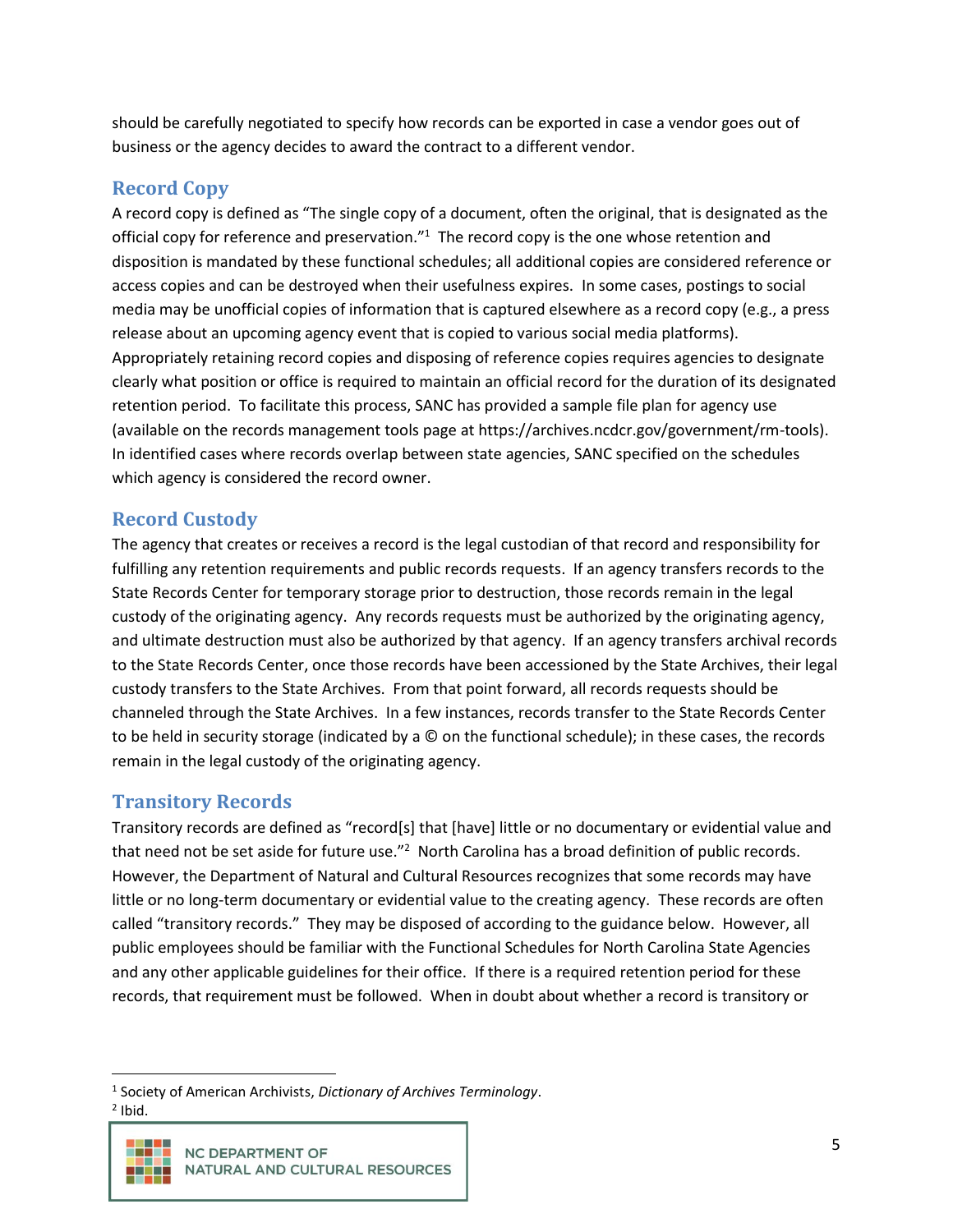whether it has special significance or importance, retain the record in question and seek guidance from the analyst assigned to your agency.

Routing slips and transmittal sheets adding no information to that contained in the transmitted material have minimal value after the material has been successfully transmitted. These records may be destroyed or otherwise disposed of after receipt of the material has been confirmed. Similarly, "while you were out" slips, memory aids, and other records requesting follow-up actions (including voicemails and calendar invites) have minimal value once the official action these records are supporting has been completed and documented. These records may be destroyed or otherwise disposed of once the action has been resolved.

Drafts and working papers, including notes and calculations, are materials gathered or created to assist in the creation of another record. All drafts and working papers are public records subject to all provisions of General Statute § 132, but many of them have minimal value after the final version of the record has been approved, and may be destroyed after final approval, if they are no longer necessary to support the analysis or conclusions of the official record. Drafts and working documents that may be destroyed after final approval include:

- Drafts and working papers for internal and external policies
- Drafts and working papers for internal administrative reports, such as daily and monthly activity reports
- Drafts and working papers for internal, non-policy-level documents, such as informal workflows and manuals; and
- Drafts and working papers for presentations, workshops, and other explanations of agency policy that is already formally documented.

Forms used solely to create, update, or modify records in an electronic medium may be destroyed in office after completion of data entry and after all verification and quality control procedures, so long as these records are not required for audit or legal purposes. However, if the forms contain any analog components that are necessary to validate the information contained on them (e.g., a signature or notary's seal), they should be retained according to the disposition instructions for the records series encompassing the forms' function.

## **Historical Value**

The term historical value is used interchangeably with archival value. The Society of American Archivists *Dictionary of Archives Terminology* defines it as "the importance or usefulness of records that justifies their continued preservation because of the enduring administrative, legal, fiscal, or evidential information they contain.<sup>"3</sup> Two criteria for determining historical value are inherent interest and extraordinary documentation:

 $3$  Ibid.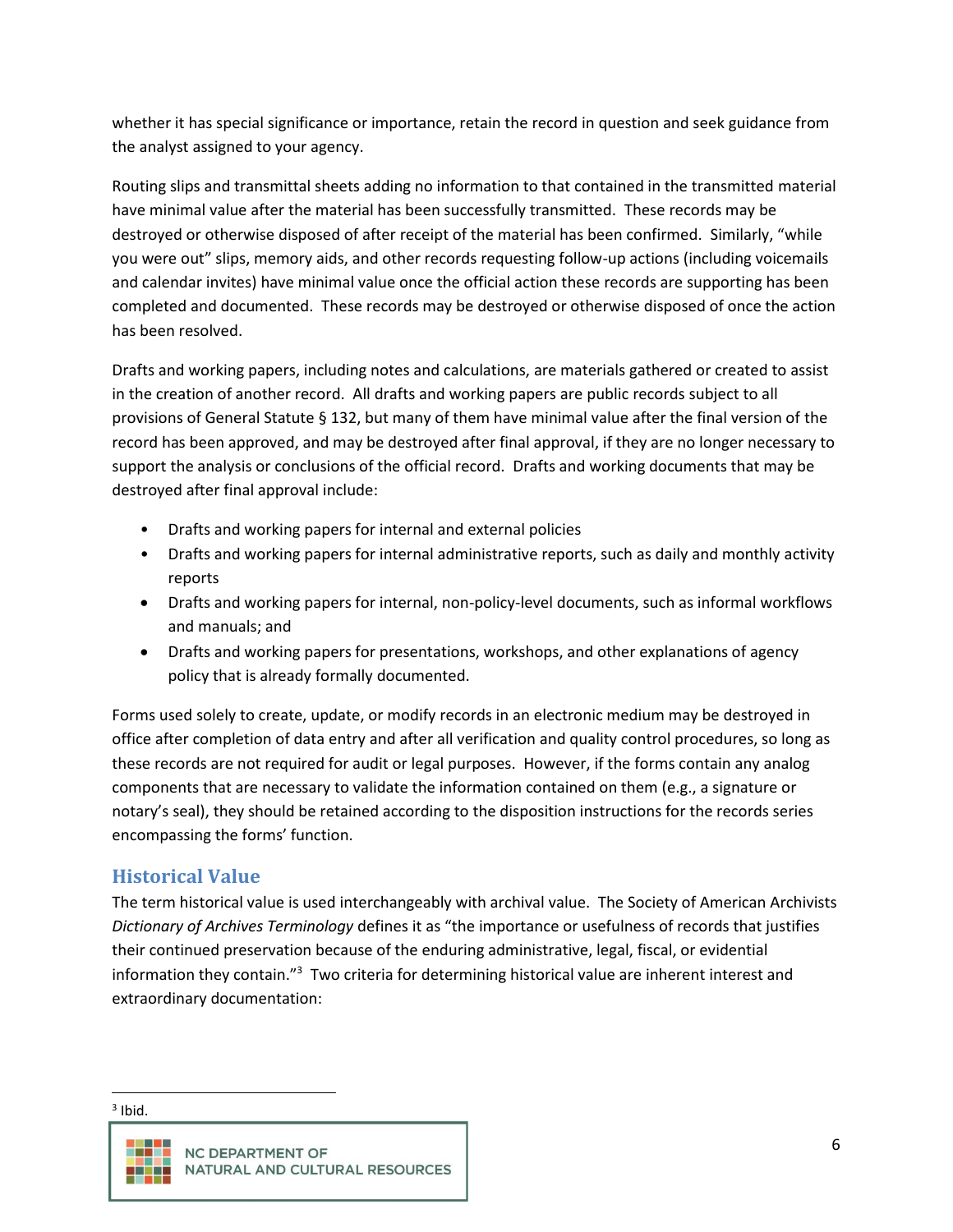- Inherent interest is created by non-routine events, by the involvement of famous parties, and by compelling contexts. For instance, foreclosure proceedings from the 1930s have high historical value because they date from the era of the Great Depression.
- Extraordinary documentation is found in records that shed light on political, public, or social history. For instance, the records from the replevin case that returned the Bill of Rights to North Carolina hold more historical value than most property case files because of the political history intertwined with this case.

SANC has further elaborated selection criteria that help distinguish records with archival value:

- Do they protect the rights and property of constituents and organizations?
- Do they have a long-term impact on constituents and organizations?
- Do they document the core functions of an agency?
- Do they document high-level decision-making that shapes an agency's policies or initiatives?
- Do they summarize an agency's activities?

Records with historical value are identified with one of three designations in the Disposition Instructions:

- PERMANENT: These records will be retained in office permanently.
- PERMANENT (appraisal required): When these records no longer have administrative value in office, the agency will contact the Government Records Section so the records can be appraised by a records analyst and an appraisal archivist. These individuals will determine whether the records should be retained in office permanently or transferred to the custody of the State Archives of North Carolina.



• PERMANENT (archival): These records will transfer to the State Records Center so they can be transferred to the custody of the State Archives of North Carolina.

As with any situation in which a state agency has questions about the records it produces and maintains, the records analyst assigned to the agency is available for consultation on decisions about historical value.

T T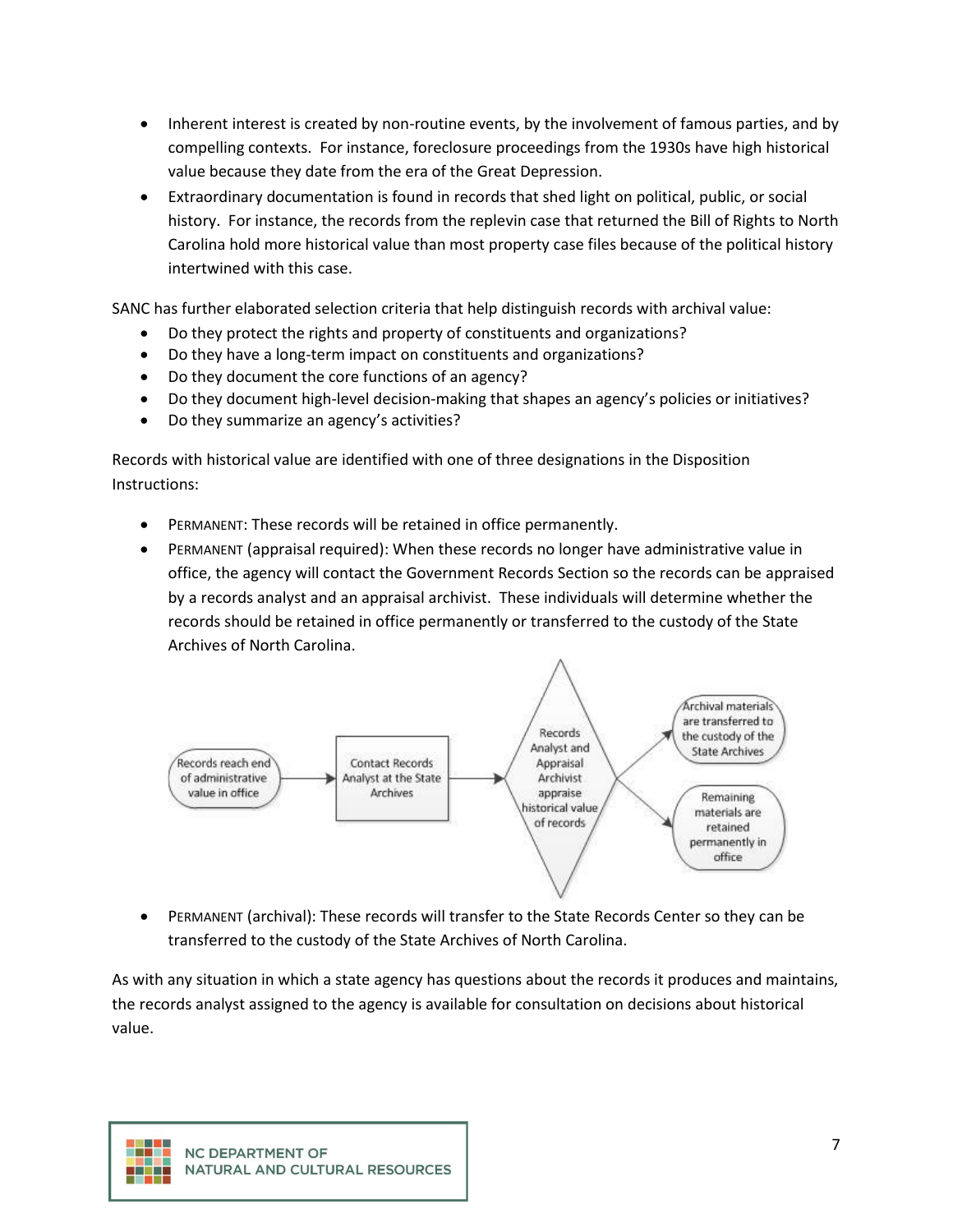## **Schedules Format**

These Functional Schedules apply to records in all media, unless otherwise specified. If your agency has records that are designated to transfer to the State Archives, please contact your records analyst to discuss the format in which these records will transfer.

 $\mathcal{F}_{\mathcal{F}}$  – symbol designating that records in this series may be confidential or may include confidential information

RC No. – a unique identifying number assigned to each record type for ease of reference

| No. | Function   Sub-function   Record<br>No. | Retention<br>Type No.   Abbreviation |
|-----|-----------------------------------------|--------------------------------------|
|     |                                         |                                      |

The example above indicates the numbering scheme for Speeches (1545.A):

- Public Relations is the 15th function
- Marketing and Publicity is the 4th sub-function under Public Relations
- Speeches are the 5th record type under Marketing and Publicity
- Retention abbreviations provide a quick method of identifying the retention requirement for a particular record:

| Α | transfer to the State Archives                  |
|---|-------------------------------------------------|
| P | retain in office permanently or contact the     |
|   | <b>State Archives for appraisal</b>             |
| R | destroy in office when reference value ends     |
|   | (NOTE: Agencies must establish internal         |
|   | policies to ensure consistency in retention and |
|   | destructions.)                                  |
| S | destroy in office when superseded or obsolete   |
| T | transfer completed record to another record     |
|   | series                                          |
| ╯ | retention period shorter than 1 year            |
|   | any numerical designation indicates the         |
|   | number of years the record should be retained   |

Record Types – groupings of records that are "created, received, or used in the same activity."<sup>4</sup>

Description – a description of the records, often including the types of records that can be frequently found in that series.

Disposition Instructions – instructions dictating the length of time a series must be retained, and how the office should dispose of those records after that time (either by destruction or transfer to the State Archives). For any records that will transfer to the State Records Center, either for

4 Ibid.